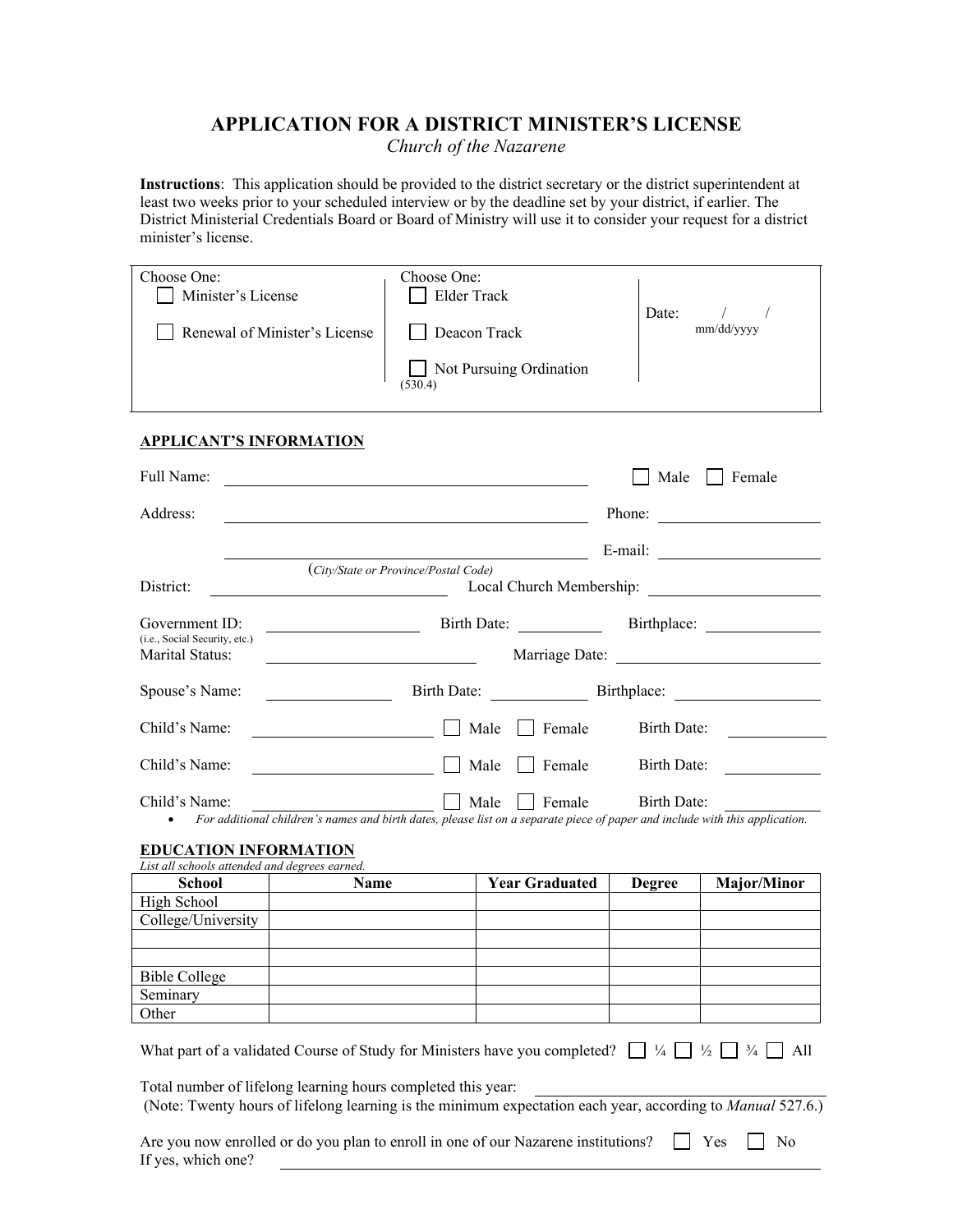## **RELIGIOUS EXPERIENCE**

1. Describe your call into the ministry:

| 2. Describe your conversion:                                                                                                                  |
|-----------------------------------------------------------------------------------------------------------------------------------------------|
| 3. Are you entirely sanctified? $\Box$ Yes $\Box$ No Share your experience:                                                                   |
| 4. Have you had any spiritual lapses since your conversion and sanctification? $\Box$ Yes $\Box$<br>N <sub>0</sub><br>If yes, please explain: |
|                                                                                                                                               |

 $\mathcal{L}_\mathcal{L} = \mathcal{L}_\mathcal{L} = \mathcal{L}_\mathcal{L} = \mathcal{L}_\mathcal{L} = \mathcal{L}_\mathcal{L} = \mathcal{L}_\mathcal{L} = \mathcal{L}_\mathcal{L} = \mathcal{L}_\mathcal{L} = \mathcal{L}_\mathcal{L} = \mathcal{L}_\mathcal{L} = \mathcal{L}_\mathcal{L} = \mathcal{L}_\mathcal{L} = \mathcal{L}_\mathcal{L} = \mathcal{L}_\mathcal{L} = \mathcal{L}_\mathcal{L} = \mathcal{L}_\mathcal{L} = \mathcal{L}_\mathcal{L}$ 

#### **CHURCH RELATIONS**

5. Record of Church Membership (last five years)

| Year | Church                                                                                                     | Served as * |  |
|------|------------------------------------------------------------------------------------------------------------|-------------|--|
|      |                                                                                                            |             |  |
|      |                                                                                                            |             |  |
|      |                                                                                                            |             |  |
|      |                                                                                                            |             |  |
|      |                                                                                                            |             |  |
|      |                                                                                                            |             |  |
|      |                                                                                                            |             |  |
|      |                                                                                                            |             |  |
|      |                                                                                                            |             |  |
|      |                                                                                                            |             |  |
|      | * SDMI superintendent, church board member, minister of music, NMI president, NYI president, teacher, etc. |             |  |

| 6a. First local minister's license was issued by which local church: | Date: |  |
|----------------------------------------------------------------------|-------|--|
|                                                                      |       |  |

6b. Have you ever been district licensed or ordained in the Church of the Nazarene?  $\Box$  Yes  $\Box$  No If yes, list the most recent district that granted you a district license along with the date it was granted or the year of ordination and district on which it took place: District: Detector of the contract of the contract of the contract of the contract of the contract of the contract of the contract of the contract of the contract of the contract of the contract of the contract of the cont

6c. First <u>district</u> minister's license was issued by which district: Date:

*(Before a new district license is granted, obtain a report and records from the district on which the license lapsed.)*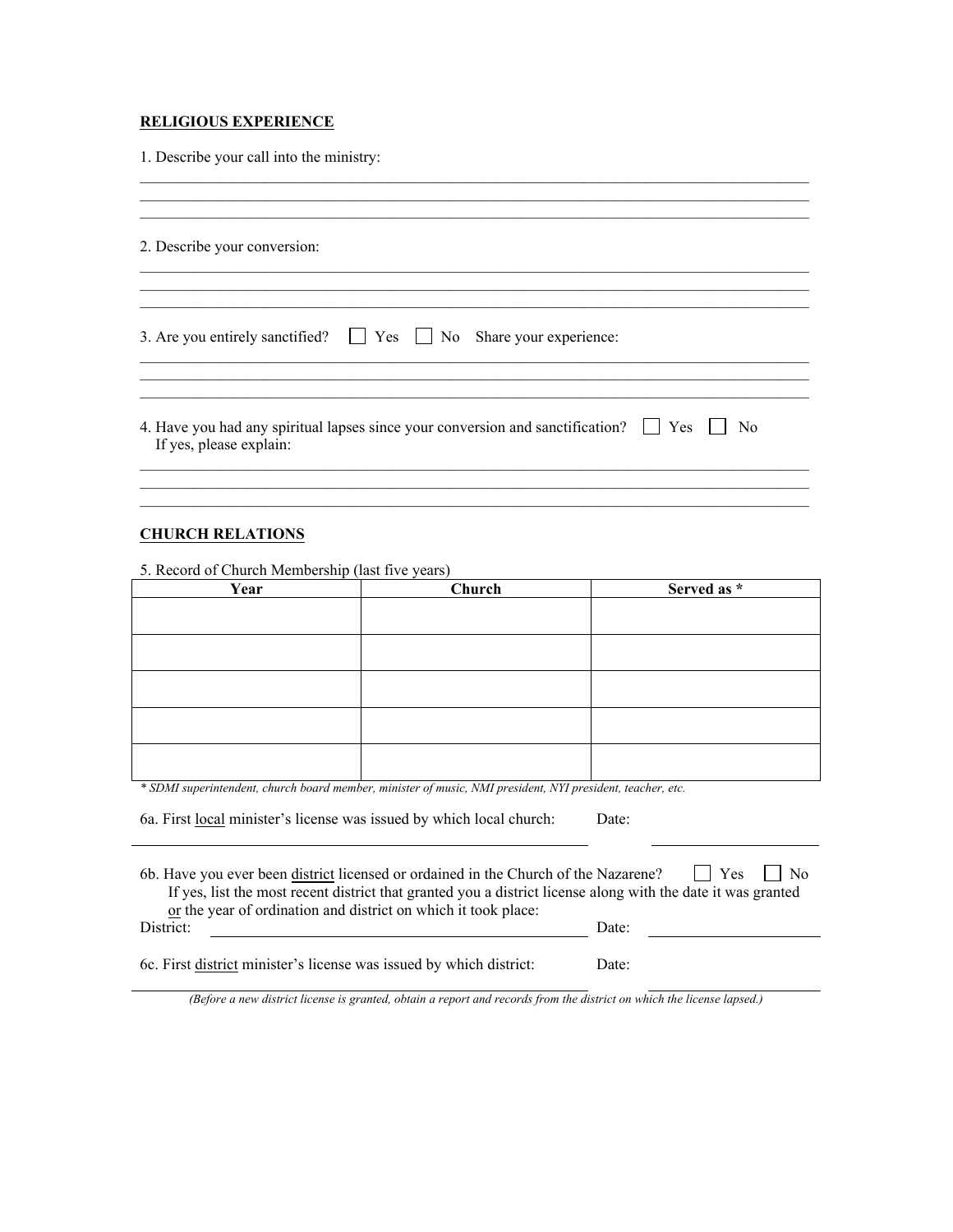# 7a. Record of Licensed Ministry

| Year                                                                          | <b>Licensed by District</b>                                                                                                                  | Served as *                                                                                                                 | Place                        |
|-------------------------------------------------------------------------------|----------------------------------------------------------------------------------------------------------------------------------------------|-----------------------------------------------------------------------------------------------------------------------------|------------------------------|
|                                                                               |                                                                                                                                              |                                                                                                                             |                              |
|                                                                               |                                                                                                                                              |                                                                                                                             |                              |
|                                                                               |                                                                                                                                              |                                                                                                                             |                              |
|                                                                               |                                                                                                                                              |                                                                                                                             |                              |
|                                                                               |                                                                                                                                              |                                                                                                                             |                              |
|                                                                               |                                                                                                                                              |                                                                                                                             |                              |
|                                                                               |                                                                                                                                              |                                                                                                                             |                              |
|                                                                               |                                                                                                                                              |                                                                                                                             |                              |
|                                                                               | *Evangelist, pastor, teacher, student, other. If other, please explain.                                                                      |                                                                                                                             |                              |
|                                                                               | 7b. If currently assigned as an associate pastor (PSV), is the assignment:                                                                   |                                                                                                                             | full-time? $\Box$ part-time? |
|                                                                               | 8. Have you ever been involved in church trouble of any kind?                                                                                | Yes                                                                                                                         | No                           |
| If yes, please explain:                                                       |                                                                                                                                              |                                                                                                                             |                              |
|                                                                               |                                                                                                                                              |                                                                                                                             |                              |
|                                                                               |                                                                                                                                              |                                                                                                                             |                              |
| of the Nazarene?                                                              | Yes                                                                                                                                          | 9. Are you in full sympathy and hearty accord with the standards, doctrines, and government of the Church<br>N <sub>o</sub> |                              |
|                                                                               | 10. Will you wholeheartedly support the Church and its institutions?                                                                         | $\Box$ Yes                                                                                                                  | N <sub>0</sub>               |
|                                                                               |                                                                                                                                              |                                                                                                                             |                              |
|                                                                               | 11. What experience have you had so far in preaching?                                                                                        |                                                                                                                             |                              |
|                                                                               |                                                                                                                                              |                                                                                                                             |                              |
|                                                                               |                                                                                                                                              |                                                                                                                             |                              |
|                                                                               | 12a. Do you sense the urgency of Christians being entirely sanctified?<br>12b. Does your ministry result in the sanctification of believers? | Yes<br>Yes                                                                                                                  | No<br>No                     |
|                                                                               | If no to either of the above questions, please explain:                                                                                      |                                                                                                                             |                              |
|                                                                               |                                                                                                                                              |                                                                                                                             |                              |
|                                                                               |                                                                                                                                              |                                                                                                                             |                              |
|                                                                               |                                                                                                                                              | 13. How many would you estimate were sanctified under your ministry during the past two years?                              |                              |
| PERSONAL INFORMATION                                                          |                                                                                                                                              |                                                                                                                             |                              |
| 14. Are you in good health?<br>If no, state particulars:                      | Yes                                                                                                                                          | No<br>the control of the control of the control of the control of the control of the control of                             |                              |
| 15. Are your spouse and children in good health?<br>If no, state particulars: |                                                                                                                                              | Yes<br>N <sub>0</sub>                                                                                                       |                              |
| If yes, please explain:                                                       |                                                                                                                                              | 16. Are there physical irregularities in your family that would hinder your ministry?                                       | Yes<br>N <sub>0</sub>        |
| If no, please explain:                                                        | 17. Does your spouse support you in your commitment to fulfill your calling?                                                                 |                                                                                                                             | No<br>Yes                    |